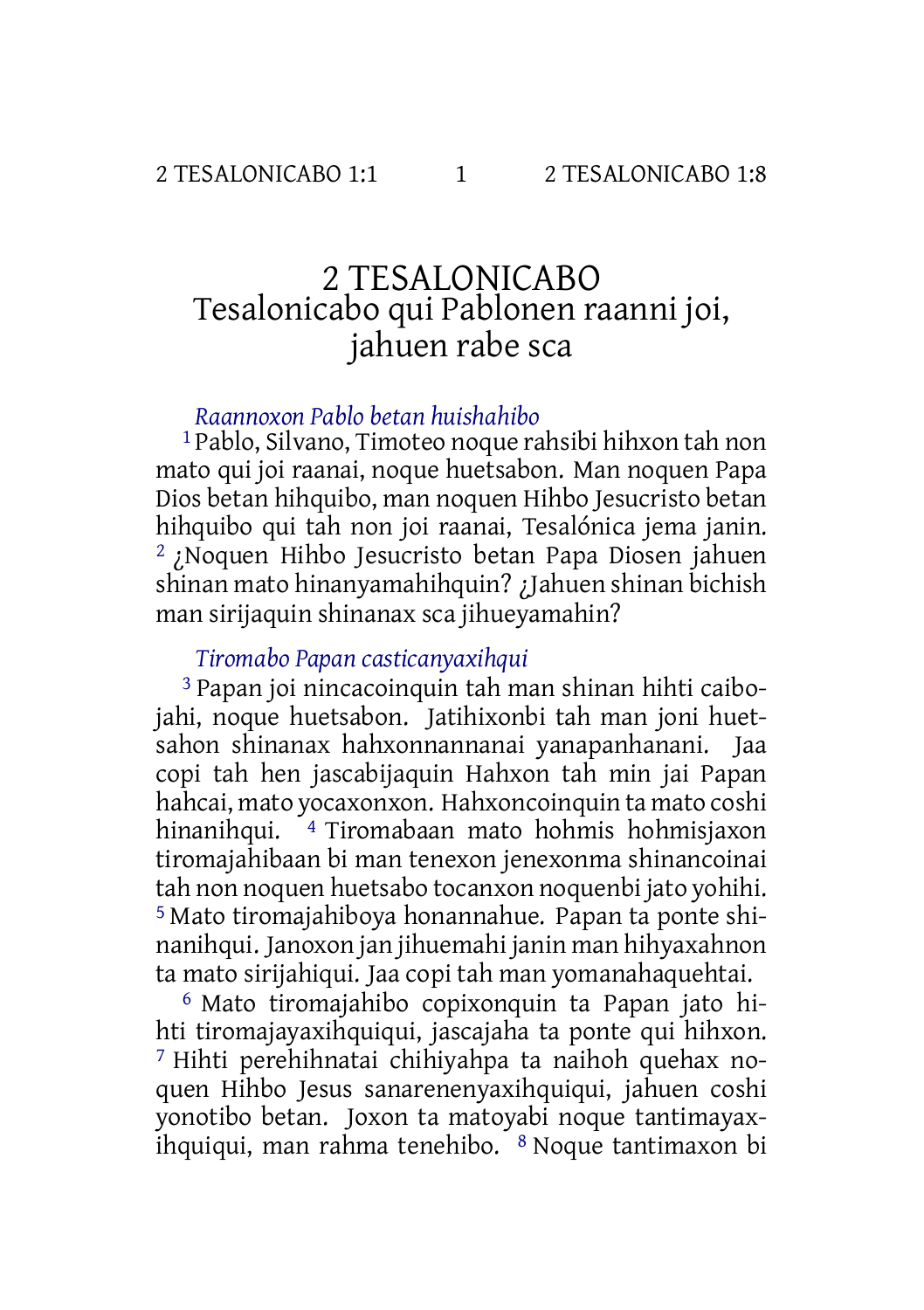ta copixonquin noquen Papa Dios honancatsihyamahibo, noquen Hihbo Jesucristo joi siri nincayosmabo jaan casticanyaxihquiqui. <sup>9</sup> Jaan casticana ta jascabi sca queyonihbo hihyaxihcanihqui. Noquen Hihbo janin ta jaabo jahuentianbi jatimahiqui. Jahuen xabapan xabataima qui ta jato potayaxihquiqui.  $10$  Jaa noquen Hihbo jahuiya tah non noque huetsabo rahsixon jaa hihti coshi non jisyaxihqui, nete hihbo. Hihti coshihiya tah non rahte rahteyaxihqui, jahuen joi nincacoinnihbo. Mato rihbi tah man janobi hihtihi, non yohihah nincacoinnish.

11 Jaa copi tah non mato jascabijaquin yocaxonai: Min jato yohini betanbi senenahbo jato sirijahue Papan, pishinyamahahbo. Sirijaquin shinanxon hahcatsihquibo jatihibi hahcábo miin coshin jato jascajamahue, shinancoinax teetai tihibi rihbi hahcábo jato coshi hinanhue Papan, hah tah non jai mato yocaxonquin. 12 Jascapahboxon tah man jato noquen Hihbo Jesucristo hihti shinanyahi man jismatihi, mato rihbi jahuen shinanyahpabo jisíbo. Noquen Papan ta mato jascajaxonihqui, noquen Hihbo Jesucristonen rihbi.

# $\overline{2}$

### *Jayaxihqui yohitima joni*

1 Noquen Hihbo Jesucristo jahuiton behchinoxon non tsinquijaqueyaxihqui joi sca ta hen mato yohihi, noquen huetsabaan. 2 Noquen Hihbo ta johuanhoxqui jaibaan bi jato nincayamanahue. Yoshiman jascajaquin yohihah bi nincayamanahue. Jonin rihbi jascajaquin yohihah bi nincayamaquin. Noquen huishahahcamaha joi rihbi mato qui nocotaiya bi nincayamaquin. Jasca jaibaan bi rahteyamanahue. 3 Ni jenquetsahpabi mato paranmayamanahue. Papa Dios potacatsihquibo pari ta jotihiqui. Hoa yohitima yoshin pari rihbi ta caintihiqui, hihti tiroma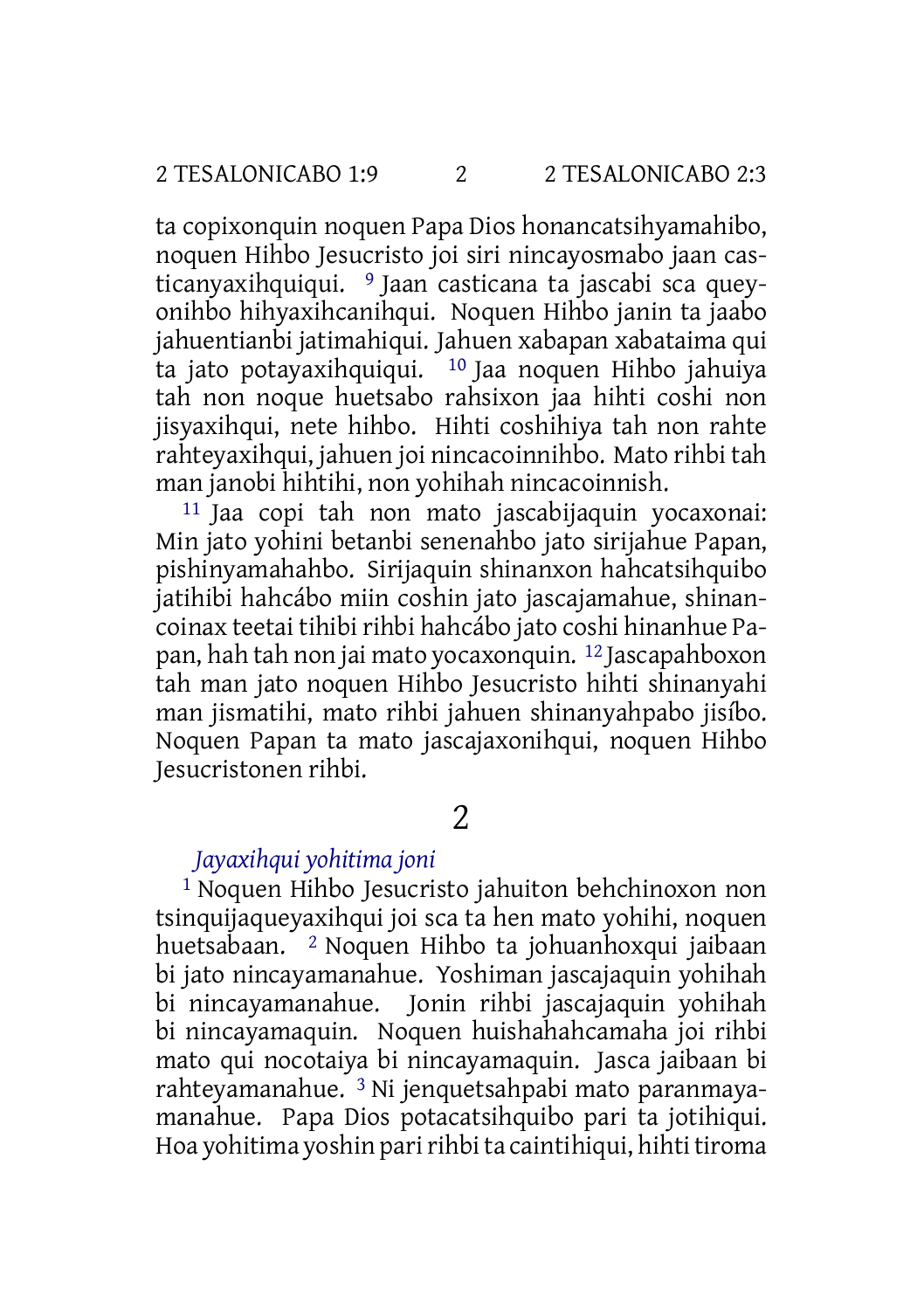yoshin. 4 Jatihibi Dios hahcaibo potacatsihquin ta hahqui jonibo betihihpaquetai jatihibi rihbi potaquin tanayaxihquiqui, jaabi sca dioscatsihqui. Janoxon Papa yohiti xoboho tsahotax ta Hea ta hen dios qui, hihtihiqui parani.

5 ¿Mato betan hihxon pari hen jaa joi mato yohini man shinanyamahin? 6 ¿Jahuen nete nocotaiya pari jaa yoshin cainyaxahnon jahuatohon rahma jaa pantehihquin? Man tah man honanai. 7 Jaa yoshin jotihi tsoan honannih que ma bi ta teescaiqui. Hashoan teepanan ta pantenicaton jaa pantehihqui, jahuen pantetima nete noconon caman. 8 Jaan panteyamascaiya ta yohitima yoshin cainscatihiqui. Jaa ta noquen Hihbo Jesusen yohuanxon res rehteyaxihquiqui. Sanareneni joquin jaa queyobahinquin. 9 Noquen Hihbaan jaa queyoyaxihqui ta cainxon yohitimaton jatihibi hahti hahtipahahcamayaxihquiqui, Satanasnen yanapanah. Hahan honanti quescapahbo hahxon ta hahan rahteti quescapahbo hahtihiqui, hahcoinquinma bi paranquin. 10 Papan jato teehihmapanan ta hihcoinai joi nincacatsihyamahibo hihti tiromajaquin jaa yohitima yoshiman paranyaxihquiqui, queyonicabo. 11 Nincacatsihyamahibo copi ta paramehti shinan Papan jato hinanyaxihquiqui, yoshin quesahi bi hihcoinai shinanahbo. 12 Hihcoinai joi nincacatsihyamaxon bi tiromajati jenipahichaibo jatihibi hihti casticannoxon ta jascapa shinan Papan jato hinanyaxihquiqui.

#### *Papan caisai jahuen jihuetahbo*

13 Jato jascajayaxihqui bi ta matohon noquen Hihbo queenihqui. Maijamenoxon ta Papan mato caisnishqui, mato teehihmayahnoxon, Dios Yoshiman mato sirijaha hihcoinai joi man shinancoinaiton mato teehihmanoxon. Jaa copi tah non noquen Papa Dios jascabi yohiti jai: Mia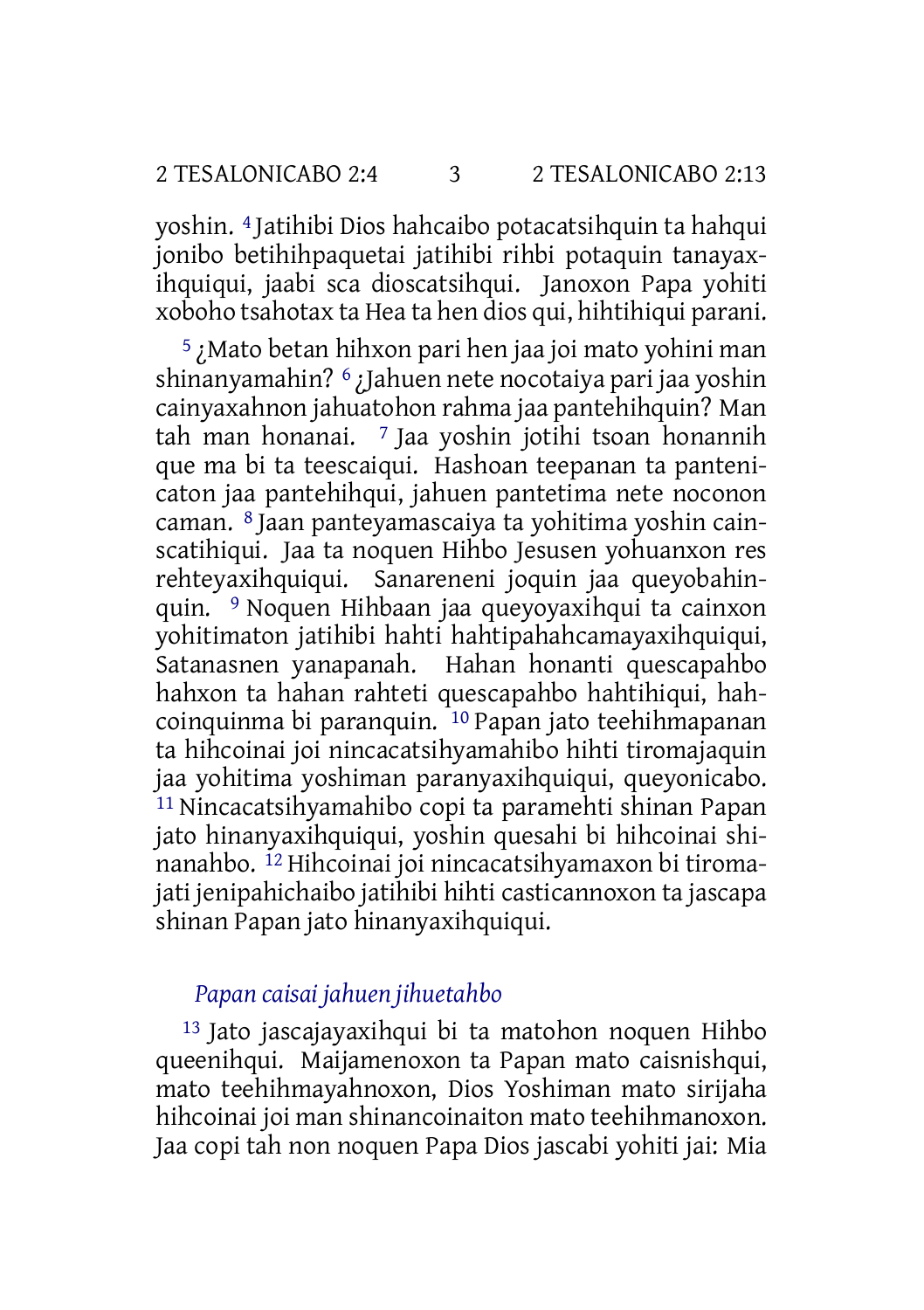copi ta teehihcanihqui Papan, hahquin. 14 Mato teehihmanoxon ta Papan mato quenanishqui, noquen Hihbo Jesucristonen xaba man bihyaxahnon hihxon. Non mato yohini joi siripan ta mato quenanishqui. 15 Jaa honanxon shinancoinquin jeneyamaxahnahue, noquen huetsabaan. Non mato honanmahi joi bihquin sirijanahue, noquen janan non mato yohini joi bihxon, huishaxon rihbi non mato yohini bihquin. <sup>16</sup> Noquehon shinanxon ta Papa Diosen noque jahuentianbi queyotimahi hahan sirijaquin shinanti noque hinanihqui. Hahan jointi sirijahti noque hinanquin. 17 Noquen Papa Dios betan noquen Hihbo Jesucristonen mato jointisirijanon tah hen mato yocaxonai. Jahuen shinan siri maton jointi janin nianon, man siribo janon, sirijaquin shinanax yohuanaibo man janon.

# 3

### *Noque yocaxonnahue hih Pablo jai*

1Nea quirica janquenjanoxon sca tah non mato yohihi, noquen huetsabaan. Noque yocaxonnahue, mato tocan noquen Hihbaan joi janí quescajarihbihi neno rihbi sca caicananon hichaxon nincacahbo. 2 Nincayosmabo ta jaiqui tiroma jonibo. Jaabaan noque bihyamanon noque yocaxonnahue. Nincacoinnica rahsima ta jacanihqui hihxon tah non mato yohihi. <sup>3</sup> Noquen Hihbaan ta hihxon tah non mato yohihi. mato jenebahintimahihqui. Mato ta coshi hinantihiqui. Tiroma yoshiman mato jahuejayamanon ta mato jistihiqui. 4Non mato yohihi quescabijaquin tah man hahtihi. Hahxon bi tah man hahribiyaxihqui, noquen Hihbo shinanxon tah non honanai. 5 Noquen Hihbaan mato honanmati tah hen mato yocaxonai, matohon noquen Papa hihti queenai man honannon, Criston mato tenexonni quescajaquin man teneti hahtipahnon.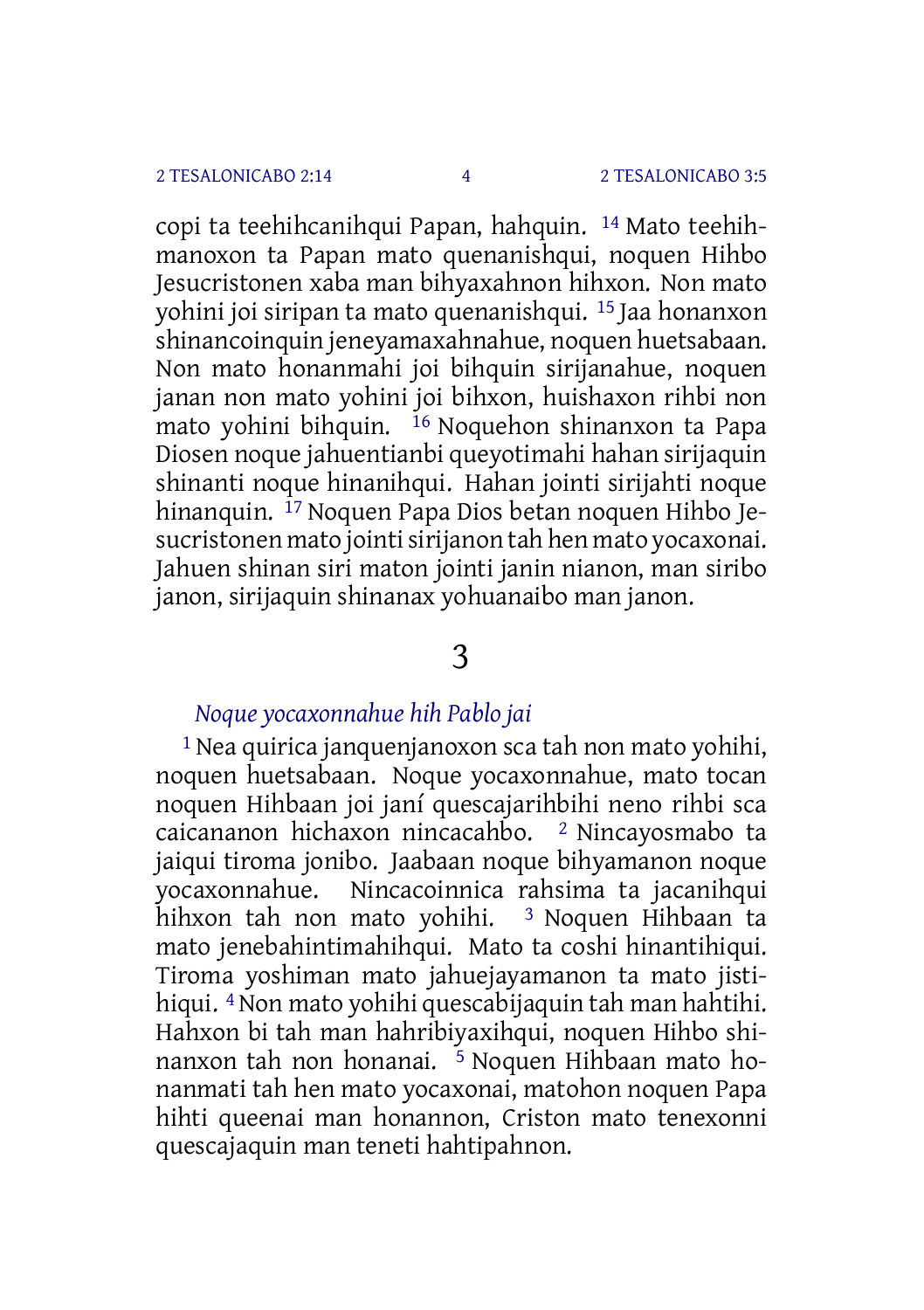#### *Teeti ta jaiqui*

6 Noquen Hihbo Jesucriston janen tah non huetsa joi rihbi sca mato yohihi, noquen huetsabaan. Non mato yohini quescayamahax bi chiquishax noquen huetsabo jihuetaiya hahbetan hihyamabiresnahue. 7 Mato tocan tah non chiquishax jihueyamapahonihqui. Man tah man honanai. Non coshin teepahoni quescarihbinahue, non teeni man honanai quescarihbihi. 8 Copijaxonma tah non tsoanahbi piti pihanyamanihqui. Bariyahpan teebahinahax tah non yame rihbi niscan niscanax tee teexon hahpahonihqui, pishinxon mato yocaxon jatsanjamis hihxon. 9 Mato yocaxon res piti hahtipahxon bi tah non noquen coriquinin maronihqui, non hahcai quescajaquin maton rihbi janon hihxon. 10 Mato betan hihxon cah non mato yohinih, teecatsihyamahibo man pimayamanon. 11 Caibo man chiquishax teeyamahi yanca res yohuan yohuanaibohi cah non nincacai. 12 Jascapa jonibo tah non hihti yohihi, noquen Hihbo Jesucristonen janen yonoquin. Siripi teenahue, matonahbi maton piti pinoxon.

13 Caibo yanapanquin hahxonquin jeneyamanahue, noque huetsabon. 14 Nea huishaquin non mato yohihi joi nincacatsihyamahibo honannahue. Hihtimahpax jan pontenon hihxon jascapa manayamascanahue. 15 Jascapa tah man maton rahui quescama bi maton huetsa quesca pontequin yohitihi.

#### *Janquenjanoxon yohihi*

16 Jahuen shinan siri hinanquin noquen Hihbaan mato jointi sirijanon tah hen mato yocaxonai, jatihibi tenehax man jointi hihti sirinon hihxon. Mato betanbi jaa jihuenon tah non yocaxonai.

17Heen mequemanbi huishaxon tah hen hahan queyoti joi huishascai. Jasca ta hen jai, hean raanai joi jatihibi ta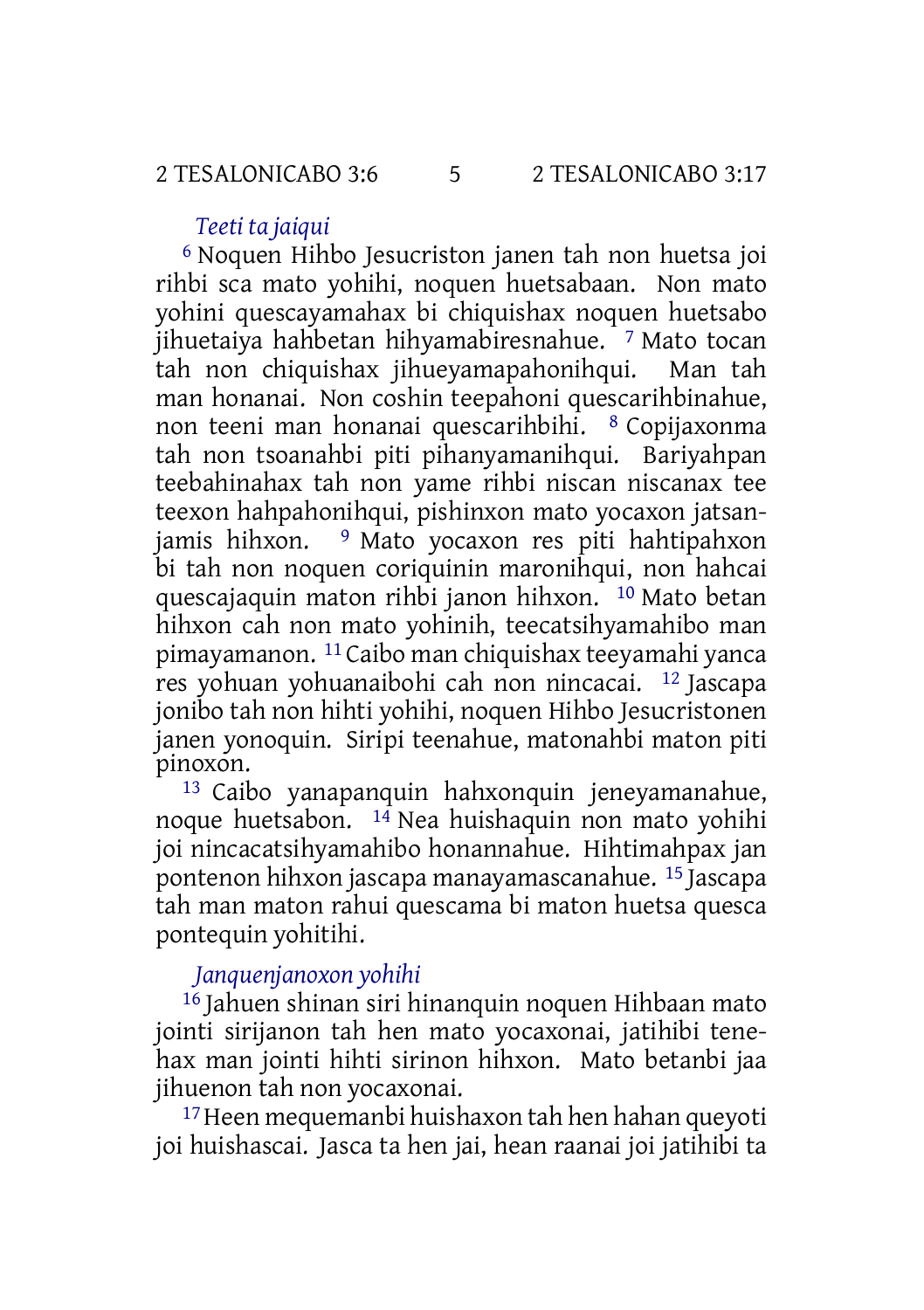# 2 TESALONICABO 3:18 6 2 TESALONICABO 3:18

heen huishaya qui. <sup>18</sup> Noquen Hihbo Jesucristonen jahuen shinan siri mato hinanah jaya jihuenahue.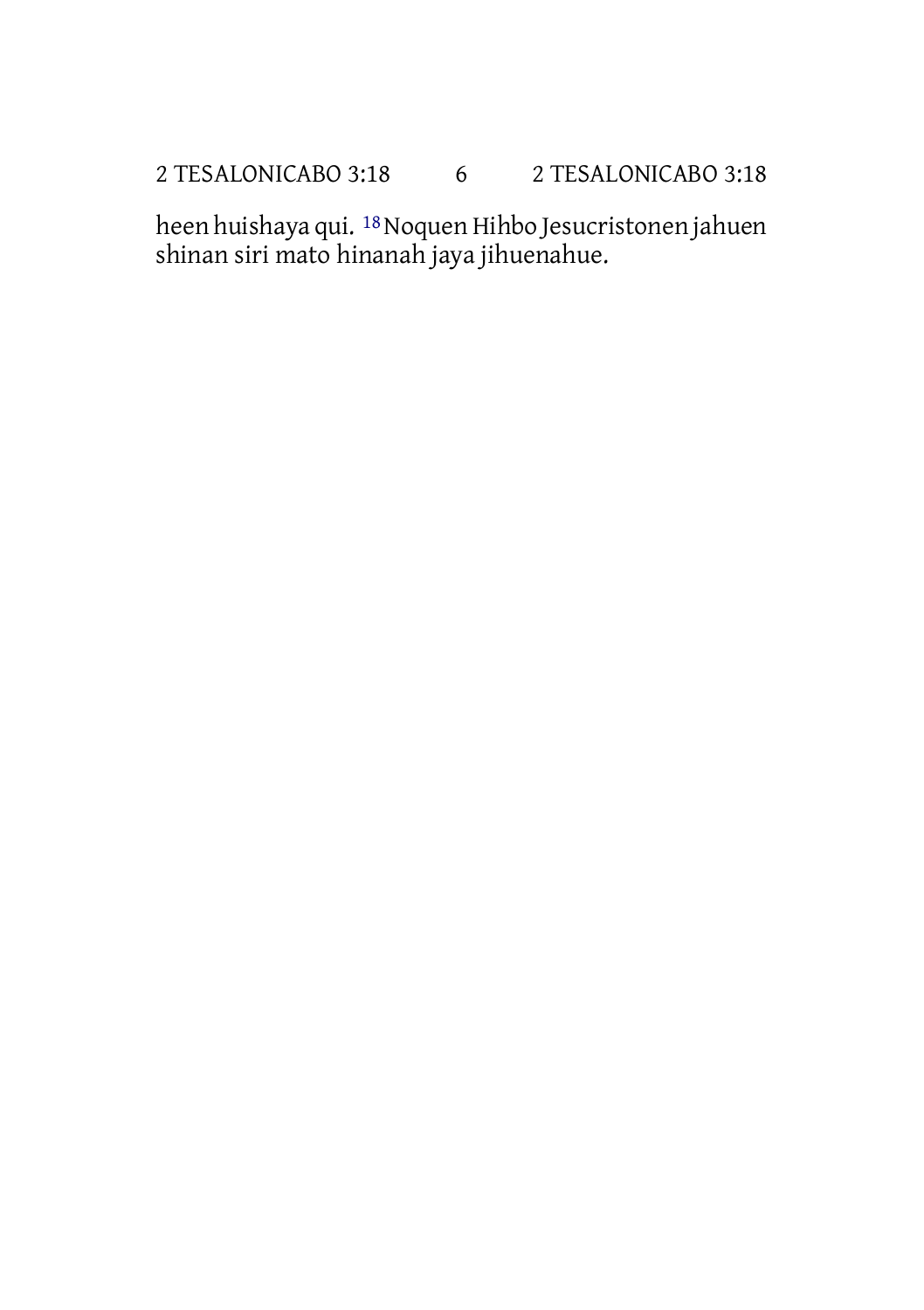7

#### Noquen hihbaan joi New Testament in Capanahua (PE:kaq:Capanahua)

copyright © 2008 Wycliffe Bible Translators, Inc.

Language: Capanahua

Translation by: Wycliffe Bible Translators, Inc.

Capanahua [kaq], Peru

#### Copyright Information

© 2008, Bible League International. All rights reserved.

This translation text is made available to you under the terms of the Creative [Commons](http://creativecommons.org/licenses/by-nc-nd/4.0/) License: [Attribution-Noncommercial-No](http://creativecommons.org/licenses/by-nc-nd/4.0/) Derivative Works. (http:// creativecommons.org/licenses/by-nc-nd/3.0/) In addition, you have permission to port the text to different file formats, as long as you do not change any of the text or punctuation of the Bible.

You may share, copy, distribute, transmit, and extract portions or quotations from this work, provided that you include the above copyright information:

You must give Attribution to the work.

You do not sell this work for a profit.

You do not make any derivative works that change any of the actual words or punctuation of the Scriptures.

Permissions beyond the scope of this license may be available if you contact us with your request.

#### The New Testament

in Capanahua

### © 2008, Wycliffe Bible Translators, Inc. All rights reserved.

This translation is made available to you under the terms of the Creative Commons Attribution-Noncommercial-No Derivatives license 4.0.

You may share and redistribute this Bible translation or extracts from it in any format, provided that:

You include the above copyright and source information.

You do not sell this work for a profit.

You do not change any of the words or punctuation of the Scriptures. Pictures included with Scriptures and other documents on this site are licensed just for use with those Scriptures and documents. For other uses, please contact the respective copyright owners.

2014-04-22